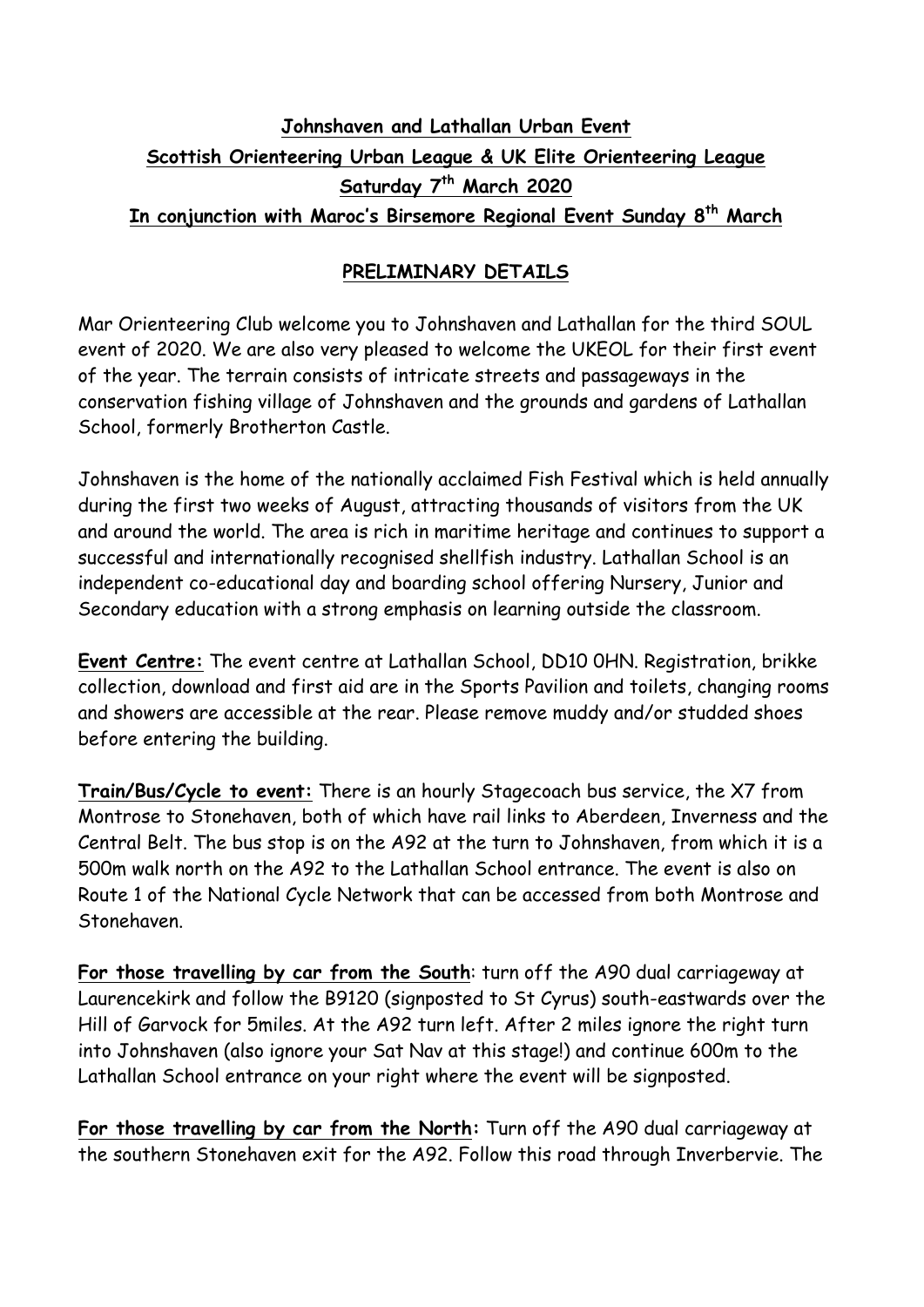entrance to Lathallan School is 3 miles after leaving Inverbervie and 1.2km after Mill of Benholm. The event will be signposted at the school entrance.

**Parking is limited, please share transport wherever possible:** There is a one-way traffic system in the school. The entrance is from the main A92 Montrose to Stonehaven road. Parking will be at several hard standing locations, all a very short walk from Registration. Please follow directions from parking volunteers and use the designated walking route to Registration, avoiding the competition area.

**Please do not enter the village of Johnshaven before your run**. Afterwards, you are invited to explore the village where the Anchor Hotel serves a full range of meals and beverages.

#### **Courses Available:**

Courses 1S and 2S are sprints as part of the UK Elite Orienteering League. Courses U2 to U7 are standard Urban courses. **All** courses qualify for the Scottish Orienteering Urban League in the age classes shown below.

| Course         | Classes                   | Length*  | Length* | $Controls*$ | Discipline |
|----------------|---------------------------|----------|---------|-------------|------------|
|                |                           | Straight | Optimum |             |            |
| 15             | Men Open (M18-35)         | 3.1km    | 3.9km   | 20          | Sprint     |
| 25             | Women Open (W18-35)       | 2.7km    | 3.5km   | 17          | Sprint     |
|                |                           |          |         |             |            |
| U <sub>2</sub> | Men Vets (M40+)           | 5.8km    | 7.3km   | 33          | Urban      |
| U <sub>3</sub> | Womens Vets (W40+)        | 4.8km    | 6.2km   | 30          | Urban      |
|                | Men Supervets (M55+)      |          |         |             |            |
| U <sub>4</sub> | Women Supervets (W55+)    | 3.8km    | 4.6km   | 24          | Urban      |
|                | Men Ultravets (M65+)      |          |         |             |            |
| U <sub>5</sub> | Women Ultra Vets (W65+)   | 2.9km    | 3.8km   | 19          | Urban      |
|                | Women Hyper Vets (W75+)   |          |         |             |            |
|                | Men Hyper Vets (M75+)     |          |         |             |            |
| U <sub>6</sub> | Women Junior (W16-)       | 3.6km    | 4.2km   | 24          | Urban      |
|                | Men Junior (M16-)         |          |         |             |            |
| U <sub>7</sub> | Women Young Junior (W12-) | 2.3km    | 2.5km   | 20          | Urban      |
|                | Men Young Junior (M12-)   |          |         |             |            |

\*Subject to final controlling

Competitors must enter according to their age classes in order to be competitive for the SOUL and UKEOL.

Alternatively runners are free to enter the Open category for each course.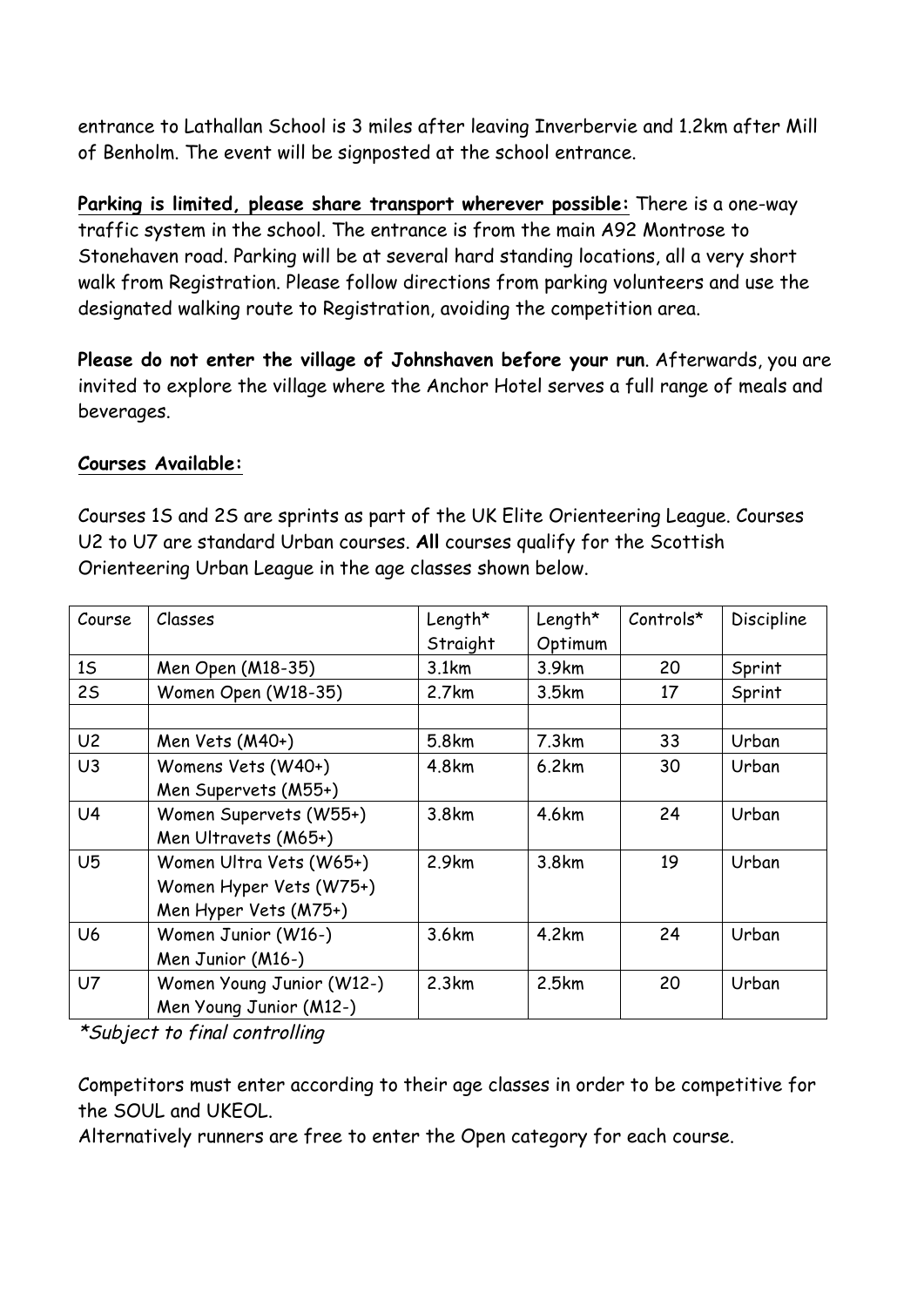Juniors 16 and under must enter courses U6 or U7, 12 and under must enter U7.

**Planner:** Nick Hale (Maroc) **Organiser:** Bob Sheridan (Maroc) **Controller:** George Esson (GRAMP)

**Event Times: Registration:** 11.30 to 13.00 **Starts:** 12.00 to 13.30 **Courses Close:** 15.00

**Terrain:** The competition area comprises urban streets, alleyways and parkland. Some low-level vegetation and muddy patches may be encountered but running conditions will be no different from usual Scottish Urban events at this time of year. All fields are out of bounds.

**Dogs:** Dogs on leads are permitted. If you bring your dog to the event, please ensure that you clean up after it.

**Final event details** will be available on the Mar Orienteering Club website during the week prior to the event.

## **Safety Information**

- Care should be taken crossing all roads. The speedlimit in Johnshaven is 20mph throughout. Standard Highway Code rules apply. Look before you cross.
- Respect other users of the streets, pavements and parks; pedestrians, cyclists, dog walkers etc. In addition please exercise caution around any dogs you may encounter on your course.
- There are many narrow passageways, steps and blind corners in the area take care when encountering them and slow down.
- Take care on steps and grassy slopes if icy or wet.
- Show courtesy to local residents

## BY TAKING PART IN THIS EVENT YOU AGREE TO THE FOLLOWING:

- Registration information will be recorded on a computer.
- Photographs and/or names may appear on our website or in the media. We will seek permissions where this involves young persons.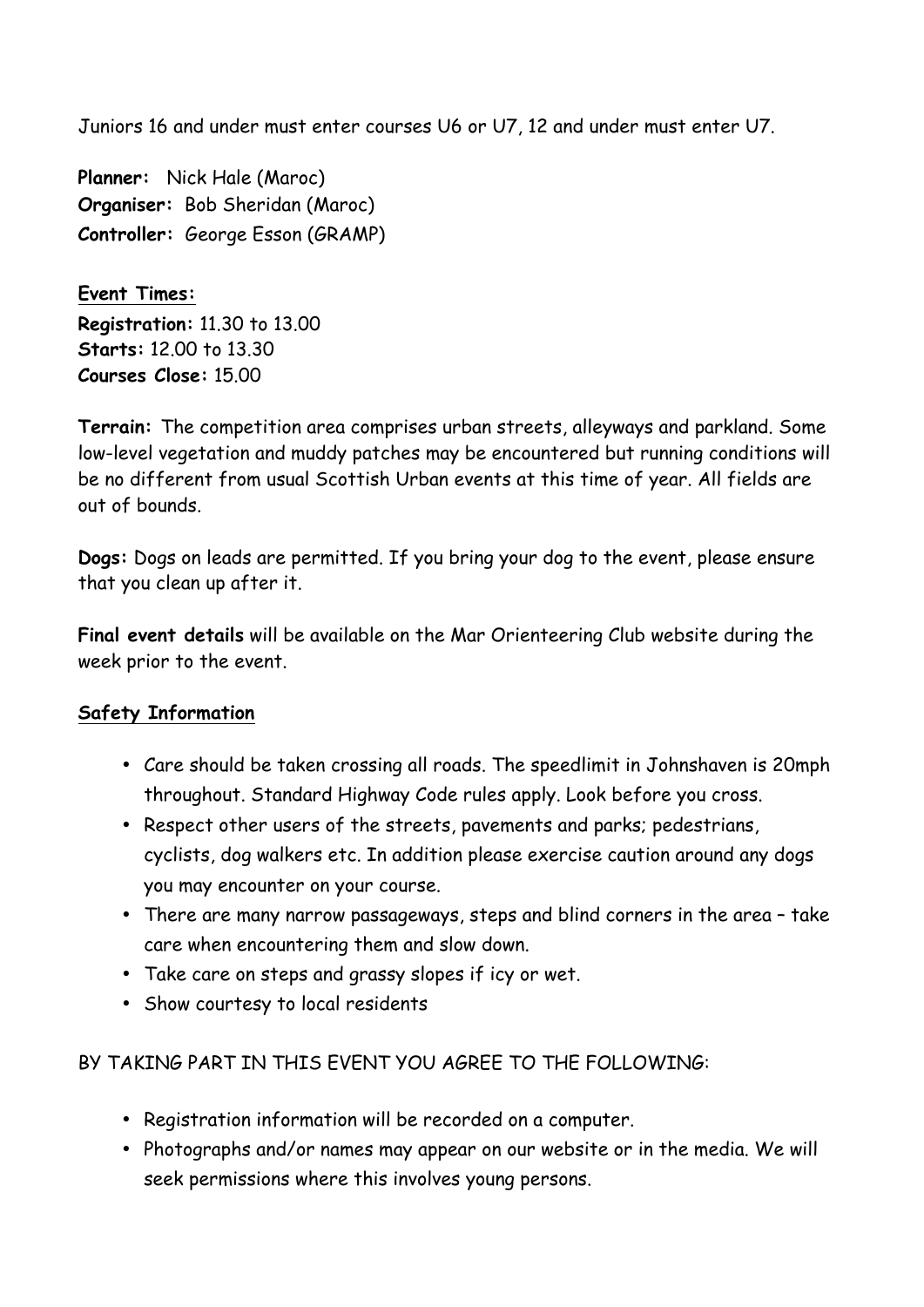- Competitors are responsible for their own safety and for assessing their own abilities to complete the course. Please seek advice at the registration desk on the day if you are unsure of whether the course you are entering is appropriate).
- Event results will be published in the Internet and sent to British orienteering.

**Map:** Surveyed and drawn by Chris Smithard (FVO) in December 2019. Pre-marked and printed on waterproof paper, scale 1:4,000 with 2.5m contours intervals.

**Start:** There is one start 400m from the Event Centre. Cross the playing fields westwards to the School exit, take care crossing the road and follow a narrow road 250m to the start and warm-up area. Take extra care, as there is no pavement and although traffic is very light there are occasional cars. The fields either side of the road are out of bounds. There is a small warm-up area.

There will be a punching start. Start times will only be allocated for the Sprint Courses, 1S and 2S, otherwise turn up and go. Control descriptions and blank maps will be available in the start boxes.

**Spectator control:** Courses 1S, 2S, U2, U3 and U4 have a spectator control visible from the finish run-in area after around 75% of their length.

**Finish:** There is one finish close to the Event Centre pavilion. Please remember to download.

**Entry information:** Pre entry is via **Fabian 4**. See the Maroc website for details. Entries close Sunday  $1<sup>st</sup>$  March. There will be very limited entry on the day (EOD) with a small supplement, subject to map availability.

|                                       | Pre-entry: |
|---------------------------------------|------------|
| Seniors                               | £10        |
| Juniors, Students & courses U6 and U7 | £5         |

**Timing:** Standard EMIT brikkes will be used (i.e. not touch-free). EMIT control units will be on lightweight stakes with EMIT unit and IOF control flag attached.

**EMIT brikke hire free of charge**. Collect your brikke at Registration in the Event Centre pavilion. There will be a charge of £45 for any brikkes lost.